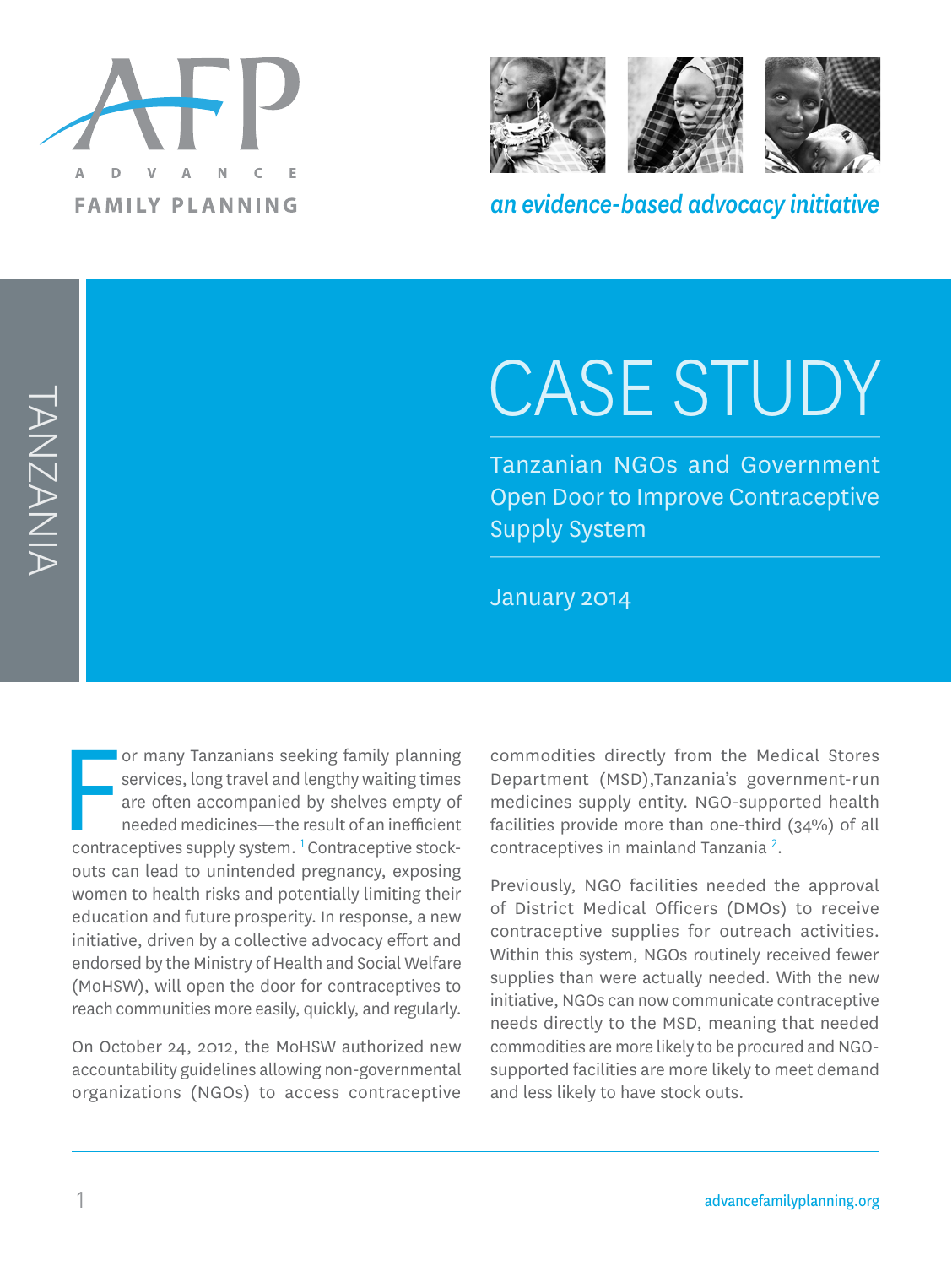The collaborative advocacy effort behind the new guidelines included the National Contraceptive Security Committee and NGO partners including Advance Family Planning (AFP) Tanzania; Partners in Population and Development, Africa Regional Office (PPD ARO); and Health Promotion Tanzania (HDT). The partners analyzed barriers, built a rationale, and facilitated technical meetings with government officials to formulate the guidelines for MoHSW approval.

#### Strategic Partnerships Create Momentum

AFP first began working with NGOs in May 2012 to develop an advocacy plan to address difficulties in accessing contraceptives at the district level. With PPD ARO and Health Promotion Tanzania, AFP engaged two consultants to conduct a rapid assessment of barriers to accessing MSD supplies. One key barrier identified was the lack of an accountability mechanism, making it difficult for MSD to monitor the quantity of contraceptives NGOs needed, provided and dispensed to clients. Using the assessment's findings, new accountability guidelines were developed to allow the MSD to track distribution of the supplies and incorporate NGO forecasts.

To build consensus on the guidelines, AFP Tanzania then consulted the National Family Planning Working Group, a coalition of national and international NGOs chaired by the Ministry of Health's Reproductive and Child Health Section. The Working Group flagged the accountability issue as an important source of inefficiency and inequity in delivery of family planning services. They recommended that the guidelines be brought to the National Contraceptive Security Committee of the Working Group for resolution in July 2012<sup>3</sup>.

To facilitate the committee's consideration of the guidelines, an AFP-supported logistics consultant worked with a focal person from Pharmaceutical Supply

Unit of the MoHSW to develop accountability forms. From July through October, the committee conducted review meetings to ensure that the draft guidelines and accountability forms were complementary to other Ministry documents, particularly the Report and Request (R&R) forms—the MSD paperwork used to track and fill NGO orders. The modified documents were reviewed by senior officials of the Reproductive and Child Health Section, and Procurement Supplies Section of the MoHSW.

#### Advocacy Wins Decisionmakers' Support

On October 24, 2012 the Ministry presented the new guidelines at the Contraceptive Security Meeting for finalization and approval. With the guidelines in place, the MSD will fully include NGO forecasts, requirements, and consumption in the national annual calculation of contraceptives to be procured. NGOs will submit, among other things, their annual outreach plans for ease of supervision and monitoring by relevant authorities. As a next step, the MoHSW's Reproductive and Child Health Section and the Contraceptive Security Committee agreed to incorporate issues pertaining to NGOs' access to contraceptives in the National Family Planning Guidelines and Standards.

The strategic partnership between PPD ARO, AFP Tanzania, and Health Promotion Tanzania was instrumental in identifying key decisionmakers within the National Contraceptive Security Committee and MoHSW as well as assessing core concerns and ways to address them. The partnership also benefited from lessons learned from a similar advocacy effort in Uganda. Uganda's NGO family planning providers likewise experienced difficulty in accessing contraceptives through the National Medical Stores (NMS). Advocacy activities spearheaded by AFP Uganda through PPD ARO and the Ugandan government proved crucial in identifying ways to address a similar issue in Tanzania.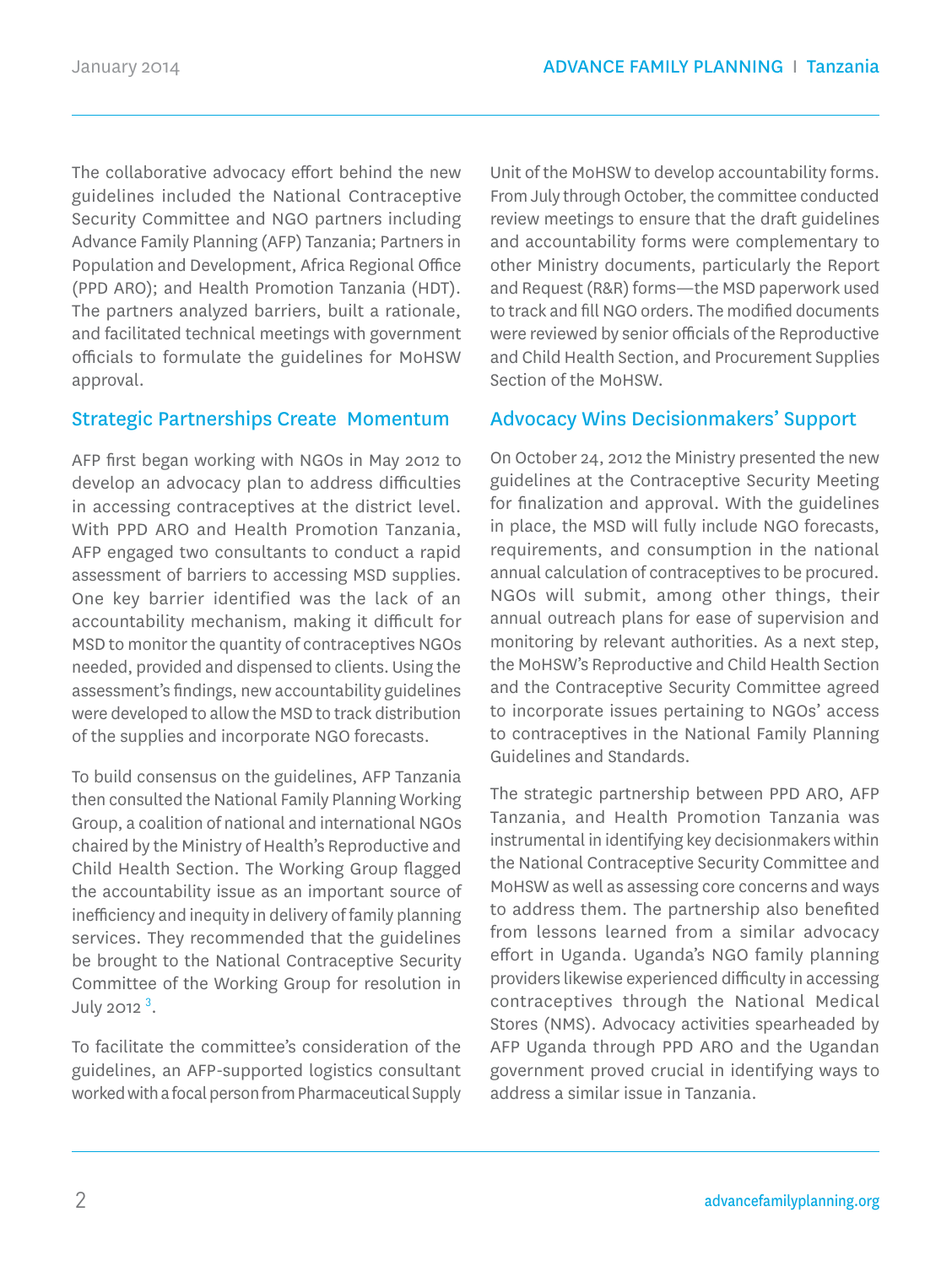# *"We are optimistic that under this system we will reach out to our [family planning] clients, especially those in remote areas, much faster than before"*

 *— John Bosco, Marie Stopes Tanzania*

#### Next Steps: Using Data to Improve Availability

AFP Tanzania will continue to work with partners and the government to mobilize resources to meet quantification needs and use data on inventory levels to improve availability. Once the NGOs start receiving family planning commodities from MSD, AFP will continue working with the MoHSW through the Reproductive and Child Health Section to monitor the flow of contraceptives.

#### References

<sup>1</sup> Ministry of Health and Social Welfare, Tanzania Primary Health Services Development Programme

(2007-2017). Downloaded from http://www. unfpa.org/sowmy/resources/docs/library/R222\_ MOHTanzania\_2007\_PHC\_2007-2017.pdf.

<sup>2</sup>Tanzania Private Health Sector Assessment Report (Strengthening Health Outcomes through the Private Sector) – USAID, January 2013.

<sup>3</sup> National Contraceptive Security Working Group, Minutes of Meetings, Meeting of July 5th, 2012 and October 12th, 2012.

Photos by William Warby, Mikel Hendriks, and Maciej Dakowicz (cover) and Javier Sanchez (pg. 3).